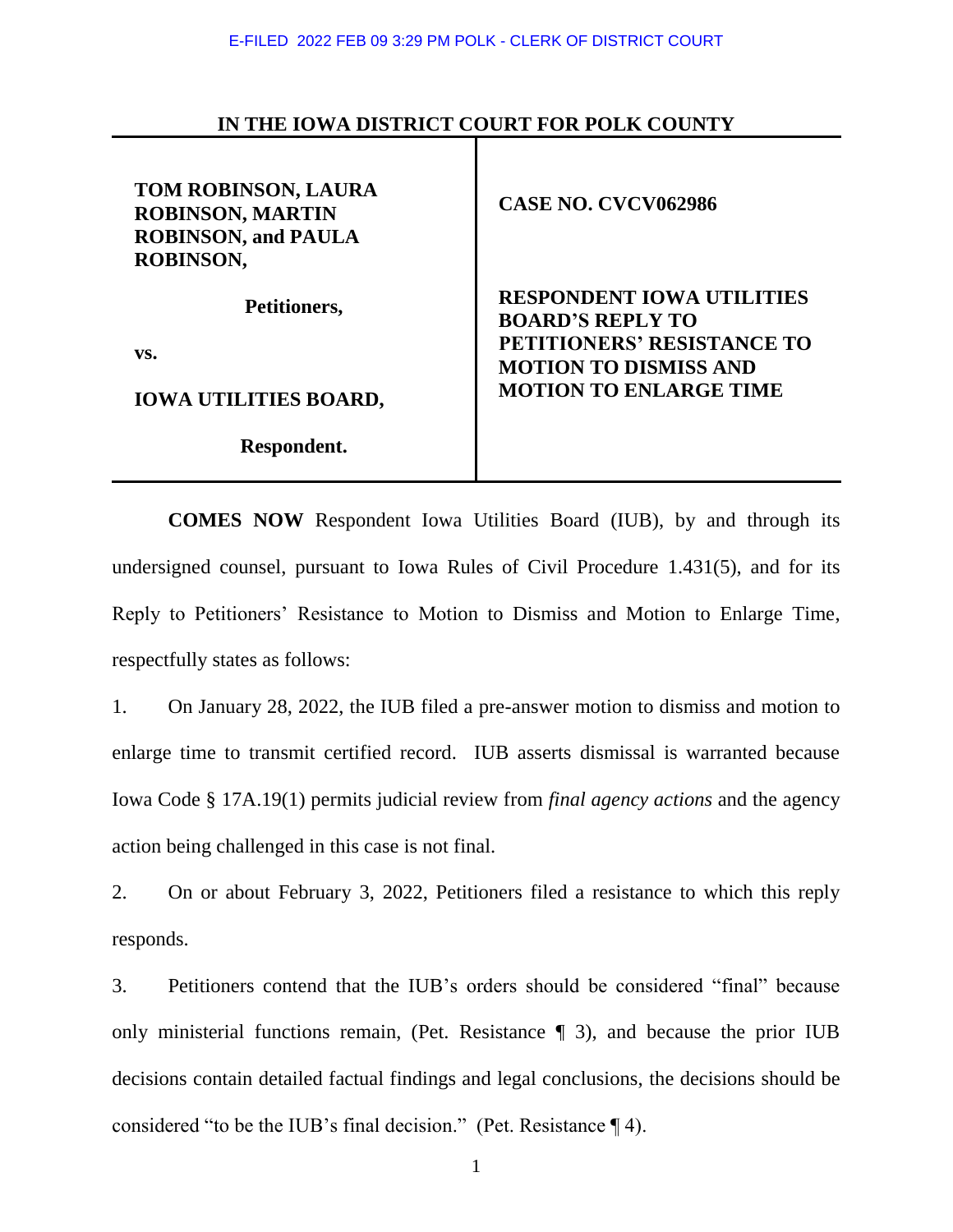## E-FILED 2022 FEB 09 3:29 PM POLK - CLERK OF DISTRICT COURT

4. First and foremost, Petitioners failed to cite to any authority in support of their legal assertions: (1) that a non-final agency decision, in which only "ministerial" functions remain, is nevertheless final for purposes of Iowa's judicial review statute, and (2) that an intermediary agency decision can be considered a final agency action if the decision contains detailed factual findings and legal conclusions. For this reason alone, Petitioners' contentions should be rejected.

5. Second, contrary to Petitioners' assertions, Iowa law is already clear as to what is and is not a final agency action. According to the Iowa Supreme Court, "[i]n determining if agency action is the final the question is 'whether the agency has completed its decisionmaking process, and whether the result of that process is one that will directly affect the parties." *Dunn v. City Dev. Bd.*, 623 N.W.2d 820, 825 (Iowa 2001) (quoting *Franklin v. Massachusetts*, 505 U.S. 788, 797 (1992)).

6. As applied to this proceeding, the IUB has not completed its decisionmaking process. The applicant in the underlying agency action initiated the contested case proceeding in the hopes of obtaining a certificate of public convenience, use, and necessity under Iowa Code chapter 476A and as of the date of this filing, the IUB has neither issued the certificate nor directed IUB staff to issue the certificate following the fulfillment of certain conditions and without the exercise of judgement.

7. As detailed in Ordering Clause 3 of Attachment A to the motion to dismiss, the IUB will not issue the certificate until a final, unappealable decision from the Linn County Board of Supervisors is filed with the IUB and *the IUB approves the same*. The fact that the IUB must approve the filing demonstrates, in and of itself, that the

2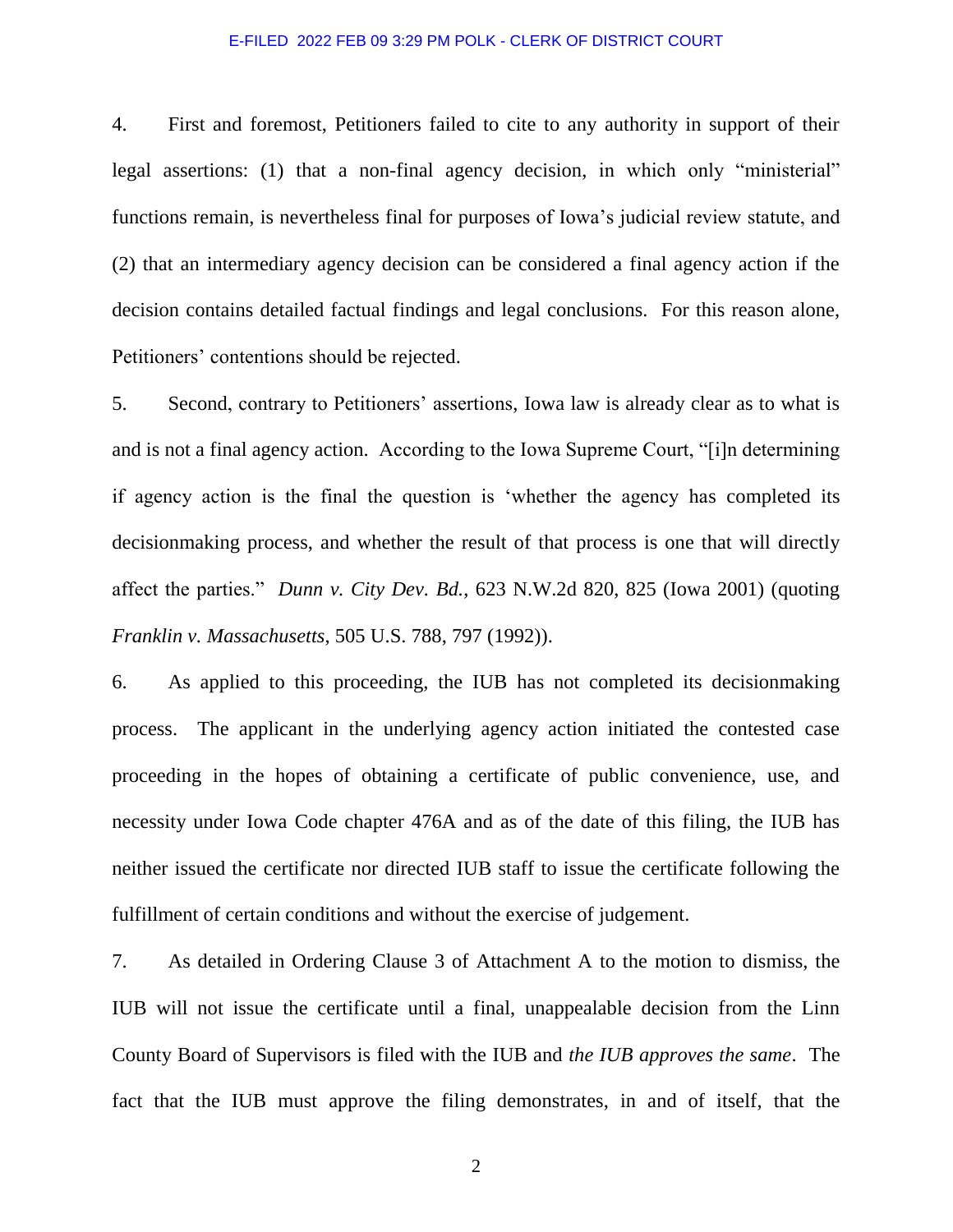## E-FILED 2022 FEB 09 3:29 PM POLK - CLERK OF DISTRICT COURT

decisionmaking process is not complete.

8. There is no guarantee that a final, unappealable decision from the Linn County Board of Supervisors will exist. Even if such a decision is filed with the IUB, there is no guarantee that Board will approve of the same. Simply put, there is no guarantee that the IUB will ever issue the certificate. This is the antitheses of definiteness and conclusiveness associated with "final agency action."

9. With respect to the IUB's request to enlarge time to transmit the certified record, Petitioners state they have no objection to the request and the undersigned appreciates the same.

**WHEREFORE**, the Iowa Utilities Board respectfully requests this Court grant its pre-answer motion to dismiss. In the event the Court denies the motion to dismiss, the Iowa Utilities Board requests the Court set the deadline for the transmission of the certified record 30 days from the date of the order.